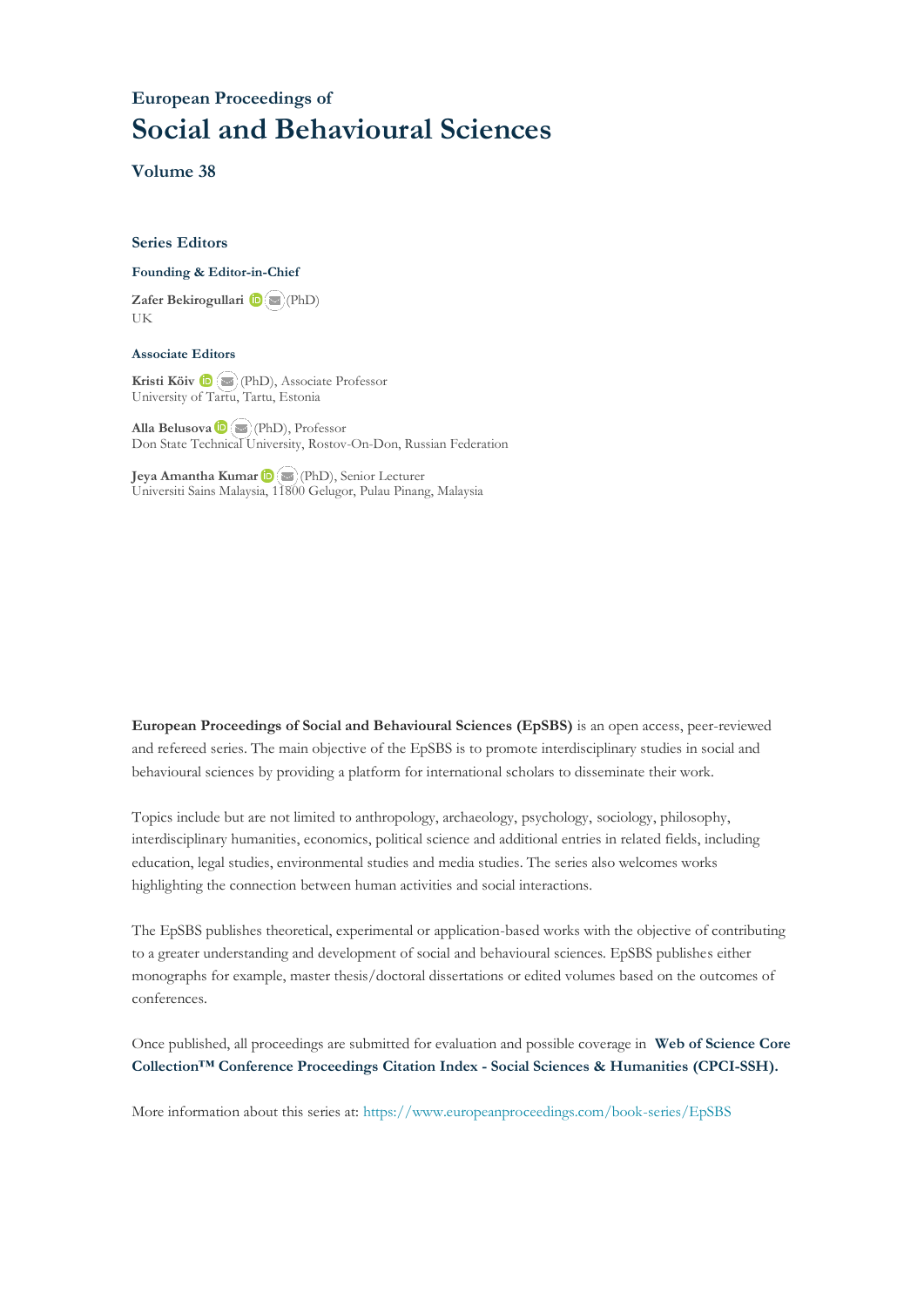# LIFELONG WELLBEING IN THE WORLD - WELLSO 2017

Selected, peer-reviewed papers from the

IV International Scientific Symposium Lifelong wellbeing in the World (WELLSO 2017), 11-15 September, 2017, Italy

## Edited by:

Fabio Casati, G. А. Barysheva, Wolfgang Krieger

## Editor(s) Affiliation(s):

**Fabio Casati** Department o[f En](mailto:fabio.casati@unitn.it)gineering and Computer Information, University of Trento, Italy

**G. А. Barysheva** Head of Department of Economics IHSST TPU

**Wolfgang Krieger** University of Applied Sciences Ludwigshafen/Rhein, International Affairs FB IV, Ludwigshafen/Rhein, Germany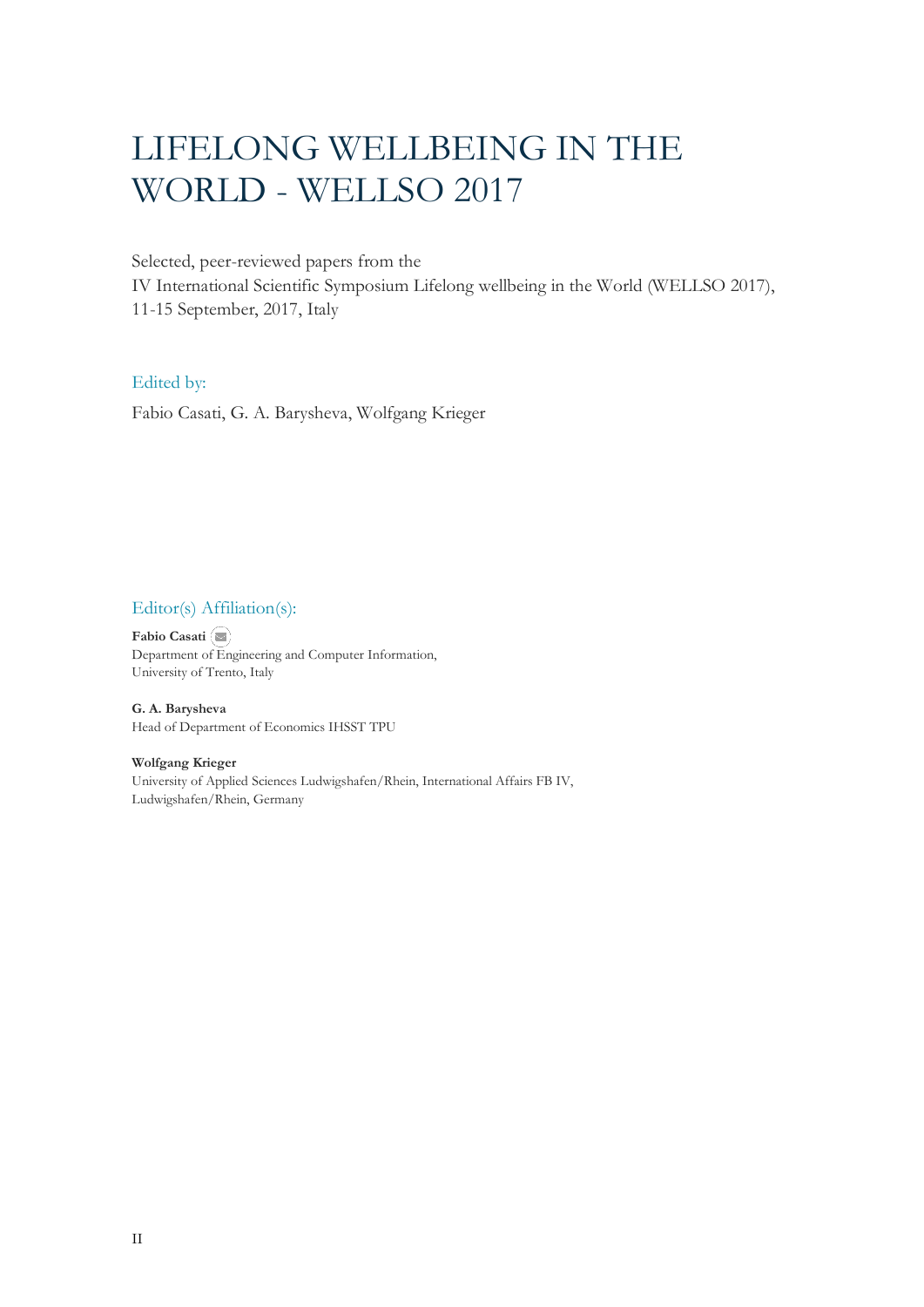

ISSN: 2357-1330 (online).

European Proceedings of Social and Behavioural Sciences

ISBN: 978-1-80296-037-2 (e-book)

LIFELONG WELLBEING IN THE WORLD - WELLSO 2017

[https://doi.org/10.15405/epsbs\(2357-1330\).2018.4.1](https://doi.org/10.15405/epsbs(2357-1330).2018.4.1)



any medium, provided the original work is properly cited.

This book is published by the registered company Future Academy which is registered under the ISO London Limited.

The registered company address is:

293 Green Lanes, Palmers Green, London, United Kingdom, N13 4XS Reg. Number: 9219513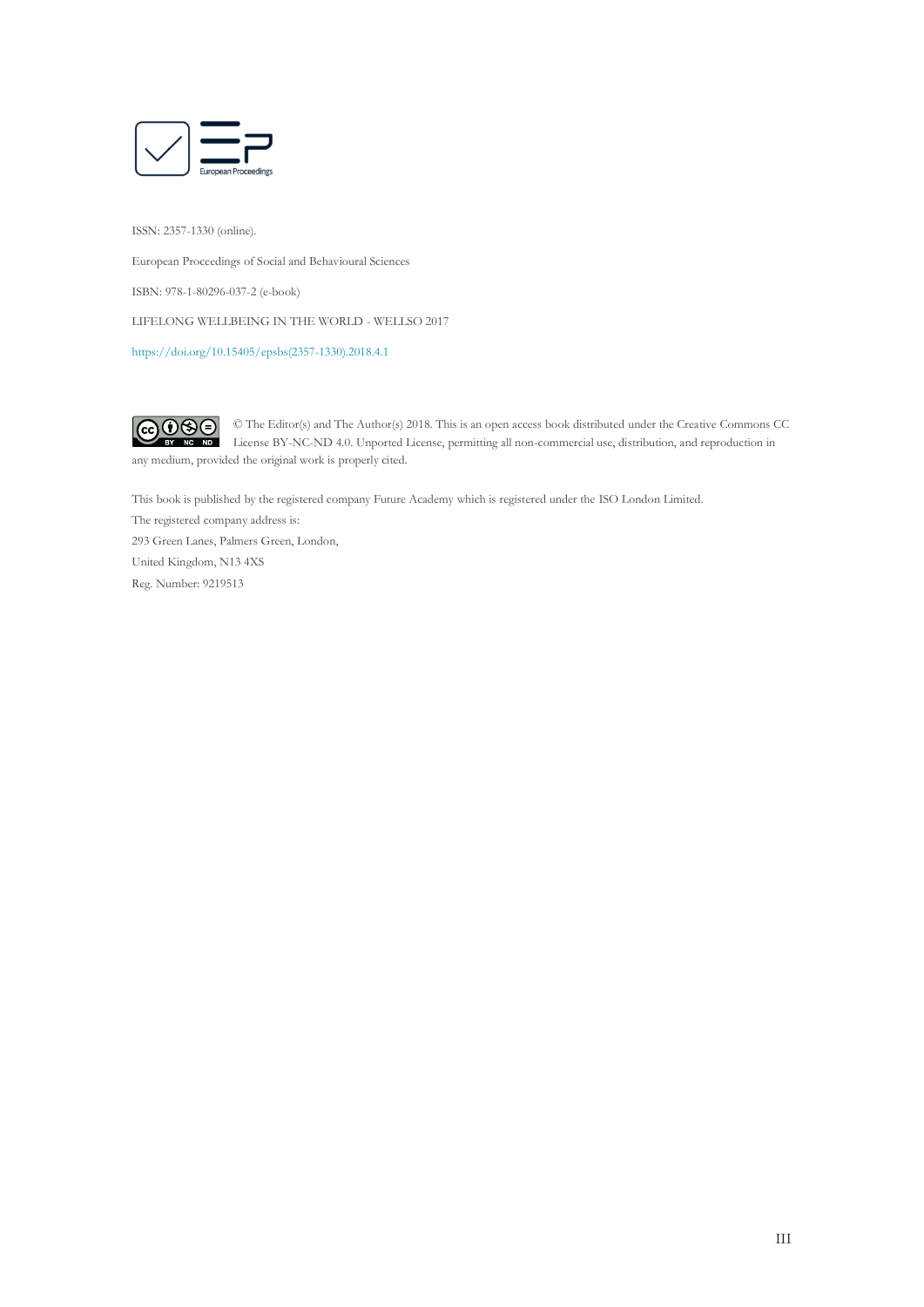## **Chairs**

Chair, Fabio Casati, PhD, Professor, *Department of Engineering and Computer Information, University of Trento, Italy*

## **Organizing Committee Members**

- F. Casati, PhD, Professor, Department of Engineering and Computer Information, University of Trento, Italy Chairman of the Organizing Committee
- G. Barysheva, Dr., Professor, Head of Economics Department, IHSST TPU Co-Chair of the Organizing Committee
- O. Kozlovskaya, Dr., Professor Economics Department, IHSST TPU Co-chairmen of the Organizing Committee
- Ingemar Kåreholt, PhD, Professor, Gerontology, Institute of Gerontology, School of Health and Welfare, Aging Research Network -- Jönköping, Jönköping University, Jönköping, Sweden. Co-chairmen of the Organizing Committee.
- O. Nedospasova, Dr., Professor, Economics Department, IHSST TPU Chairmen №1
- Susanne Anneli Johannesson, International coordinator, School of Health and Welfare, Jönköping University, Jönköping, Sweden. Co-chairmen №1
- G. Khanin, Dr., Professor, Novosibirsk State Technical University. Co-chairmen №1
- L. Ivankina, Dr., Professor Management Department, IHSST TPU Chairmen №2
- M. Gasanov, Dr., Professor Economics Department, IHSST TPU Co-chairmen №2
- S. Zhironkin, Dr., Professor, Economics Department, IHSST TPU Co-chairmen №2
- N. Meshcheryakova, Dr., Associate Professor, Social communication Department, IHSST TPU Chairmen №3
- S. Eremina, Dr., Professor Engineering Entrepreneurship Department, IHSST TPU Co-chairmen №3
- O. Galtseva, PhD, Associate Professor Department of Physical methods of Nondestructive testing, INK, Tomsk Polytechnic university, Russia Co-chairmen №3
- E. Monastyrny, Dr., Professor, Economics Department, IHSST TPU Chairmen №4.
- M. Kaz, Dr., Professor, Economics Department, TSU Co-chairmen №4
- Tran Thi Bich Ngoc, PGS. TS., Hanoi University of Science and Technology School of Economics & Management, Hanoi, Vietnam Co-chairmen №4
- O. Korneva PhD., Associate Professor Economics Department, IHSST TPU Scientific secretary of the symposium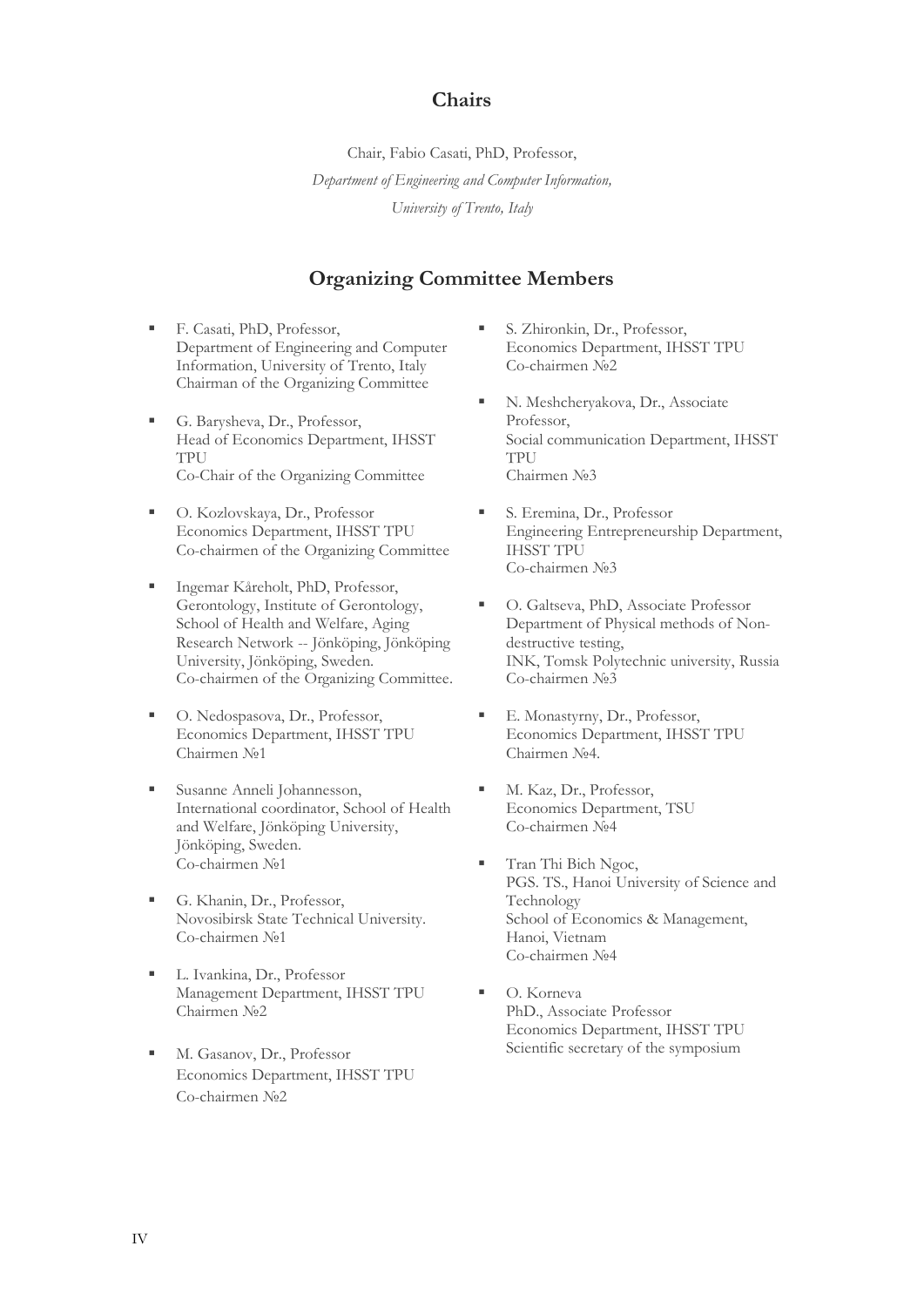## **Table of Contents**

#### **No: 1**

Title: Criminal Defense Of Juveniles As A Factor Ensuring Social Welfare In Russia *Pages: 1-7* Author(s): Valeriy F. Anisimov, Natalia Yu. Akinina, Aleksandr A. Berndt

#### **No: 2**

Title: Migration And Welfare In The Far East *Pages: 8-18* Author(s): Yuliya V. Aksenova, Sergey A. Dukart, Lyudmila M. Borisova, Ekaterina Anikina

#### **No: 3**

Title: Public Finances And Increase Of The Standard Of Living Of Elderly People *Pages: 19-26* Author(s): Sergey P. Anofrikov, Vera A. Afonchikova

#### **No: 4**

Title: Company Town Diversification And Designing Its Future *Pages: 27-34* Author(s): Irina S. Antonova, Ekaterina S. Solomahina

#### **No: 5**

Title: State And Business Partnership As An Adaptation Instrument *Pages: 35-47* Author(s): Т. Artcer, N. Goryunova, A. Ozdiev, T. Yakimova

#### **No: 6**

Title: Social And Private Partnership Through Contractual Arrangement *Pages: 48-56* Author(s): Sergey Berkalov, Elena Kiseleva

#### **No: 7**

Title: Social Projects And Well-Being *Pages: 57-61* Author(s): Bersenev Maxim

#### **No: 8**

Title: Automobile Transport Infrastructure In The System Of Maintaining Social Well-Being *Pages: 62-70* Author(s): V. Blaginin, O. Ergunova, S. Pyankova

#### **No: 9**

Title: Loneliness As A Social Problem Of A Modern Metropolis *Pages: 71-79* Author(s): V. Blaginin

#### **No: 10**

Title: Social Well-Being And Perception Of The Future By Migrants *Pages: 80-88* Author(s): V. Blaginin, O. Ergunova, S. Pyankova

#### **No: 11**

Title: Migrant's Rights At A System Of The European Convention On Human Rights *Pages: 89-96* Author(s): Anatoly Boyashov, O. Ergunova

#### **No: 12**

Title: Spiritual, Social, Economic And Healthy Aspects Of Global Wellbeing *Pages: 97-111* Author(s): E. G. Bryndin, Alexander Kuteynikov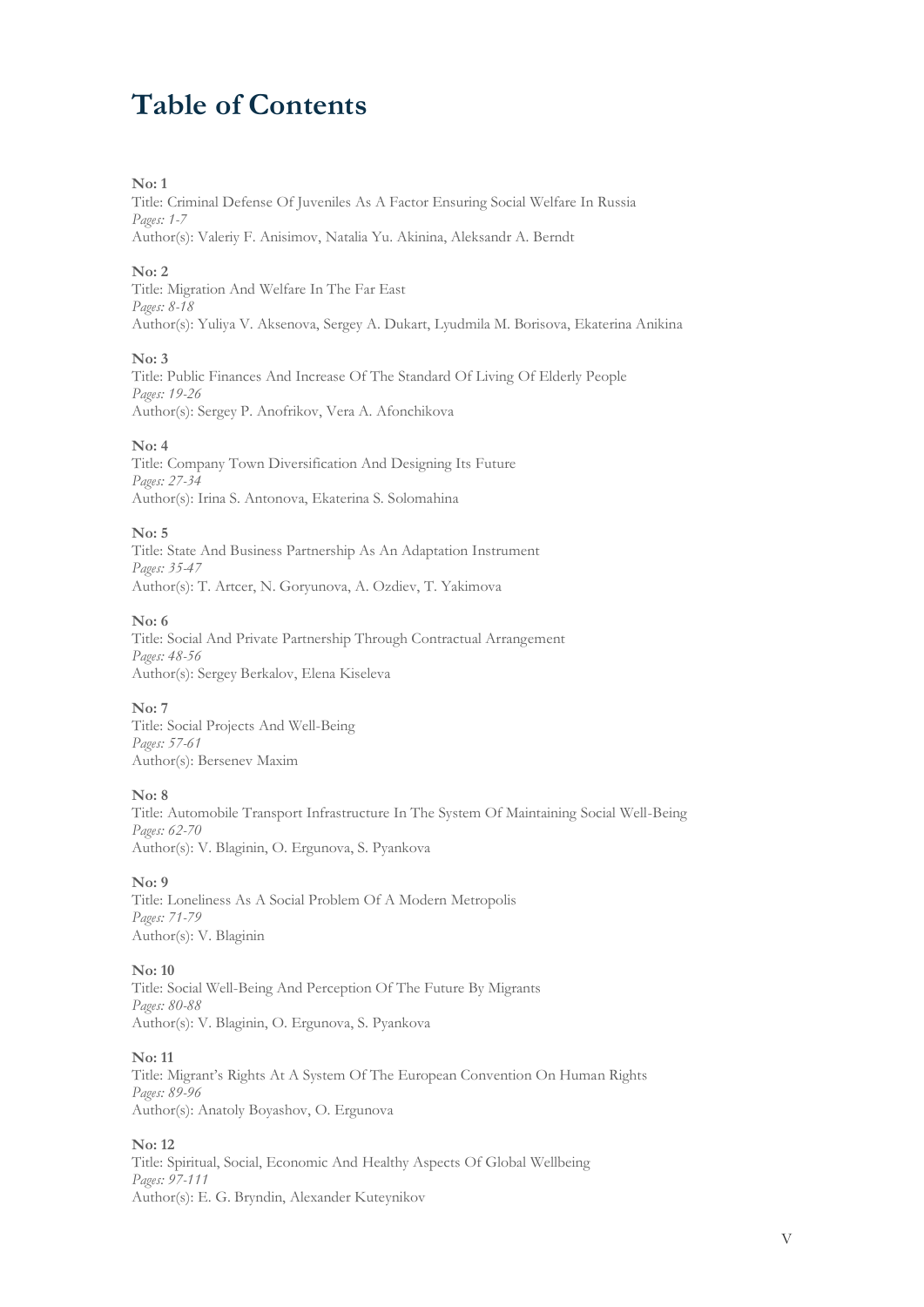#### **No: 13**

Title: Image Of The Present And The Future Of Russia Within Economic Discourse *Pages: 112-118* Author(s): Lyudmila V. Kusurgasheva, Svetlana N. Chernovol, Inga N. Tretyakova, Svetlana I. Grigashkina

#### **No: 14**

Title: Education And Quality Of Life: Domestic And International Experience *Pages: 119-133* Author(s): Margarita E. Dobrusina, Olga A. Obdalova, Arseniy E. Voitsehovsckiy

#### **No: 15**

Title: Expectations And Prospects For Professional And Personal Advancement Among Russian *Pages: 134-143* Author(s): A. N. Dreval, V. S. Ivanova, T. G. Trubchenko, N. V. Shaftelskaya

#### **No: 16**

Title: Population Ageing And China's Economy *Pages: 144-150* Author(s): S.L. Eremina, Fu Sun, F.G. Babaeva

#### **No: 17**

Title: Socio-Religious And Historiographic Aspects Of The Dostoevsky F.M. Heritage For Future Generations *Pages: 151-160* Author(s): L.S. Perevozchikova, B. A. Ershov, I.A. Ashmarov, E. A. Volkova, V.A. Tonkih

#### **No: 18**

Title: Elderly In Russia: Between Life-Long Learning, Сaring, Consumer Society And Ict *Pages: 161-167* Author(s): Irina Grigoryeva

#### **No: 19**

Title: Attitudes Towards Migrants Among School Students In St. Petersburg *Pages: 168-177* Author(s): Sergey D. Savin, Elena I. Moskalchuk

#### **No: 20**

Title: Curriculum Variety's As A Guarantee For A Well-Being Personal Development *Pages: 178-182* Author(s): Andrey A. Selyutin, Tatyana V. Kalashnikova

#### **No: 21**

Title: Factors Affecting Older People's Financial Decisions And Their The Well-Being *Pages: 183-190* Author(s): Elmira Kashapova, Tatyana Bylkova

#### **No: 22**

Title: Trust In The Structure Of Organization's Social Interaction: Evaluation And Management *Pages: 191-197* Author(s): Kaz Evgeniya

#### **No: 23**

Title: Сompany's Image: Evidences By Cross-Country Analysis Of Information's Disclosure On Intangible Assets *Pages: 198-205* Author(s): Kaz Mikhail

#### **No: 24**

Title: The New Algorithms Of Machine Learning For Education People With Special Needs *Pages: 206-215* Author(s): Alena Khaperskaya, Olga Berestneva

#### **No: 25**

Title: Involving Banks In Social Projects Through Marketing Alliances *Pages: 216-227* Author(s): Alla A. Kushnareva, Nathalia V. Khmelkova, Elena Y. Nadezhdina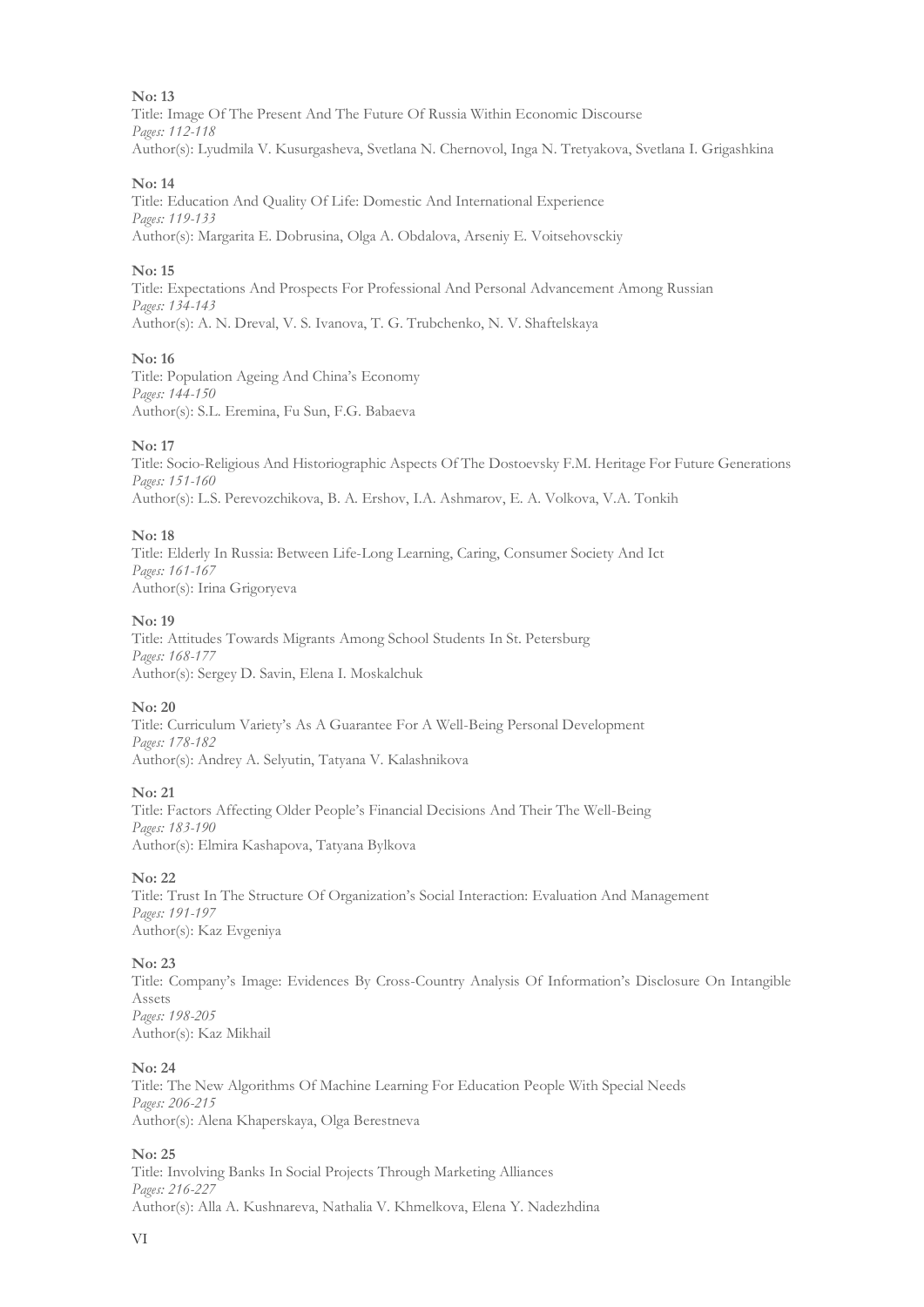#### **No: 26**

Title: Social Challenges Of New Industrialization *Pages: 228-232* Author(s): E.I. Klemasheva, M.A. Gasanov, E.A. Gasanov, Yu.A. Zeremskaya

#### **No: 27**

Title: Network Genesis Of Technological Convergence *Pages: 233-242* Author(s): M. Klimovich, M. Gasanov, E. Zinchenko

#### **No: 28**

Title: Development Of An Integrated Informational Educational Environment At The Tusur University *Pages: 243-256* Author(s): Anton A. Konev, Evgeny Y. Kostyuchenko, Alexey V. Shokarev, Alexander A. Shelupanov

#### **No: 29**

Title: Research Of Factors Influencing The Strategic Development Of Tourism And Tourist Flows *Pages: 257-266* Author(s): Arina Kuzmenko, Olga Kuznetsova, Vladimir Kuznetsov, Elena Gusarskaya, Kamil Muratov

#### **No: 30**

Title: Development Of The International Social Entrepreneurship Institute Through Propaganda And Education Mechanisms *Pages: 267-274*

Author(s): Svetlana Kuznetsova, Vladimir Kuznetsov, Natalia Rebrova, Olga Galtseva, Ivan Odnokopylov, Ekaterina Kutsenko

#### **No: 31**

Title: Gender Imbalance In Vietnam: Problems And Solutions *Pages: 275-293* Author(s): Tran ThiBichNgoc, Galina Barysheva, Lyubov Kuznetsova, Anh Thi Hoang Dinh

#### **No: 32**

Title: Humanitarian Expertise As A Tool For Creating The Image Of Well-Being Future *Pages: 294-304* Author(s): V.G. Lankin, M.N. Kokarevich, T.B. Lysunets

#### **No: 33**

Title: Loneliness In Later Life: Comparative Study Of Eu And Russia *Pages: 305-311* Author(s): Veronika Malanina, Elena Frolova

#### **No: 34**

Title: Education Environment As A Factor Of Social Engagement Of Students: Almau Case *Pages: 312-320* Author(s): Laura Massanova, Zhuldyz Yelubaeva, Gulnara Assemkulova

#### **No: 35**

Title: Competence In Time As A Professional Activity Effectiveness Factor *Pages: 321-329* Author(s): Olga Mordkovich, Vladimir Kuznetsov, Svetlana Kuznetsova, Olga Galtseva, Nataliya Voronina

#### **No: 36**

Title: The Conceptualization Of The Public Good Of Higher Education *Pages: 330-335* Author(s): Lyudmila V. Kusurgasheva, Alina K. Muromtseva

#### **No: 37**

Title: The Impact Of Education Level On Some Aspects Of Wellbeing *Pages: 336-341* Author(s): Galina A. Barysheva**,** Olga P. Nedospasova, Sergey A. Zhironkin, Ayodele O. Ogunlana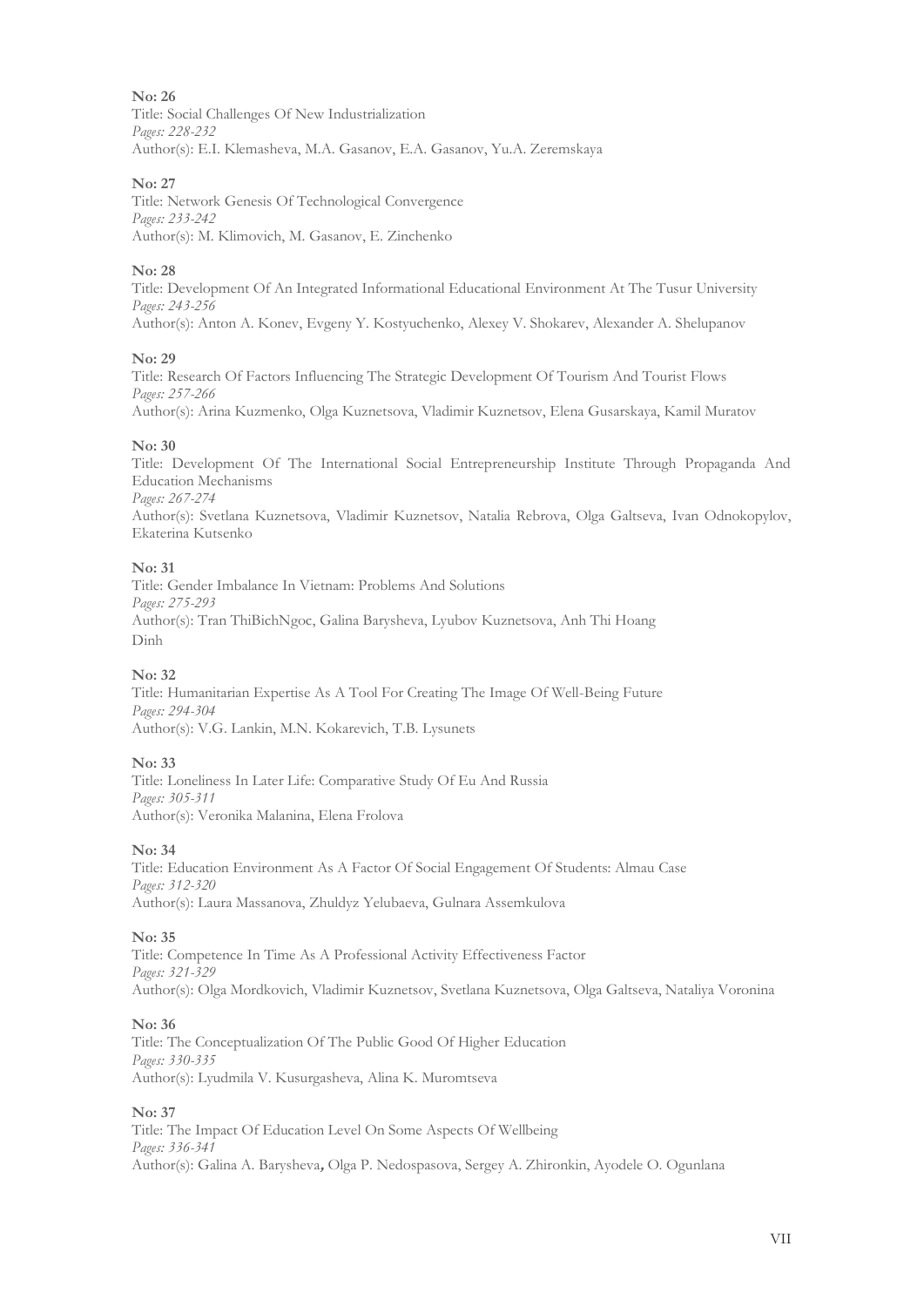**No: 38** Title: Intangible Assets Disclosure By Russian And Kazakhstani Oil Companies *Pages: 342-348* Author(s): Galina A. Zolotareva**,** Ignat V. Podoprigora, Olga A. Antipanova

### **No: 39**

Title: "The Third Age": Aspects Of Understanding *Pages: 349-355* Author(s): Natalia M. Pankova, Nataliya V. Pogukaeva, Marina A. Khaldeeva, Galina A. Barysheva, Mikhail V. Korovkin

#### **No: 40**

Title: Mobilization Of Human Resources To Increaseprosperity *Pages: 356-363* Author(s): Sergey Potiagailov

#### **No: 41**

Title: University's Role In Well-Being Environment Formation For Active Agers *Pages: 364-369* Author(s): E. M. Pokrovskaya, М.Yu. Raitina, R. Vaissié

#### **No: 42**

Title: Cultural Activity In The Context Of Cultural Capital And Innovative Modernization Processes *Pages: 370-382* Author(s): Sergey Romanchukov, Elena Berestneva

#### **No: 43**

Title: Sustainable Economic Development Strategy *Pages: 383-392* Author(s): Elena Rozhdestvenskaya, Vladimir Tsitlenok, Casati Fabio

#### **No: 44**

Title: Government Social Responsibility: Its Essense And Forms *Pages: 393-398* Author(s): E.L. Rudneva, D.V. Chaykovskiy, Yu.A. Zeremskaya

#### **No: 45**

Title: Convergence Of Behavioral Economics And Orthodox Economic Theory *Pages: 399-406* Author(s): Marina Ryzhkova, Julia Kudrina

#### **No: 46**

Title: Educational Function Of Social Networks: Formation Of Communicative Competence *Pages: 407-412* Author(s): Andrey A. Selyutin, ElenaYu.Panova

#### **No: 47**

Title: Problem Of Updating Materials For Teaching Russian As A Foreign Language *Pages: 413-417* Author(s): Elena A. Selyutina, E. T. Sakharova

#### **No: 48**

Title: The Learning Environment As Service To Support Educational Programme *Pages: 418-425* Author(s): Olga Shamina, Viacheslav Starodubtsev, Tatyana Bulanova

#### **No: 49**

Title: Regional Policy In The Field Of Public Health In Russia *Pages: 426-434* Author(s): Ivan Shibalkov, Aleksandr Mikhalchuk

#### **No: 50**

Title: Regular Physical Activity As Important Factor In Increasing Employee Work Productivity *Pages: 435-440* Author(s): Irina Smirnova, Marina Ozhiganova, Nataliya Markova, Farhat Shagbanov